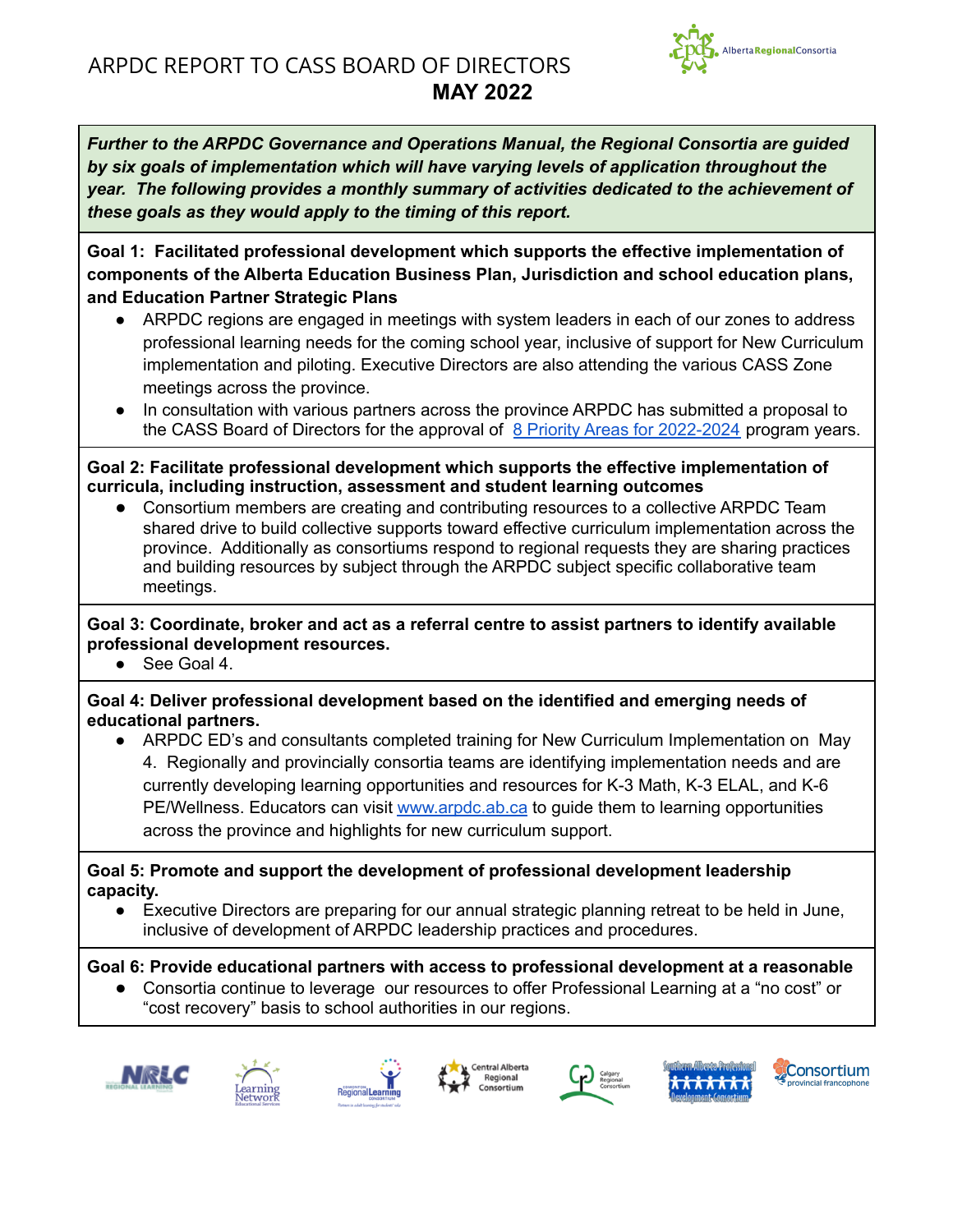#### **Goal 1: Facilitated professional development which supports the effective implementation of components of the Alberta Education Business Plan, Jurisdiction and school education plans, and Education Partner Strategic Plans**

The NRLC Regional Stakeholder's Advisory Committee met in May along with additional advisory meetings held with the Literacy and First Nation Metis and Inuit priority area committees throughout the month.

**Goal 2: Facilitate professional development which supports the effective implementation of curricula, including instruction, assessment and student learning outcomes** From May 1 - 31, 2022 the NRLC hosted **19** sessions, with **1090** learning hours, and **481** participants.

**Goal 3: Coordinate, broker and act as a referral centre to assist partners to identify available professional development resources.**

In May, NRLC updated the Infusing Indiginous Knowledge into [Curriculum](https://sites.google.com/arpdc.ab.ca/infusingindigenousknowledge) Gr. 1-9 website with Grade 7-9. grade level seasonal long range sequence and cross grade documents that offer a lens through which outcomes identified as essential build across grade levels.

# **Goal 4: Deliver professional development based on the identified and emerging needs of educational partners.**

May's Zone 1 collaborative programming brought **14** learning opportunities including:

- PowerSchool & Assessment Best Practices for High School & Relationships Matter: Supporting Multiple Pathways To Student Success - GPPSD
- Treaty 6, 7 and 8 Learning Loss Think Tank BigStone Education Authority
- Creating a Restorative Culture in Your School/Classroom HPSD
- Education Assistants : Best Practices & Read and Write for Google Classroom KTCEA
- Project Independence with EAs and Examining Functional Life Skills PWPSD
- Formation en ligne « Enseigner la lecture avec LES ALPHAS- FLRC
- New K-6 PF & Wellness Curriculum Zone 1 Cohort

# **Goal 5: Promote and support the development of professional development leadership capacity.**

As has been reported previously, NRLC in collaboration with CASS Zone 1 has developed year long Instructional Leadership series' for the 2022-23 program year. Registration has commenced for: The Assurance [Framework](https://nrlc.net/program/8677) and Refocusing on [Instructional](https://nrlc.net/program/8676) Leadership starting in September.

**Goal 6: Provide educational partners with access to professional development at a reasonable** NRLC 2022-23 budget is in draft and will be reviewed, and revised accordingly, in August/September 2022.

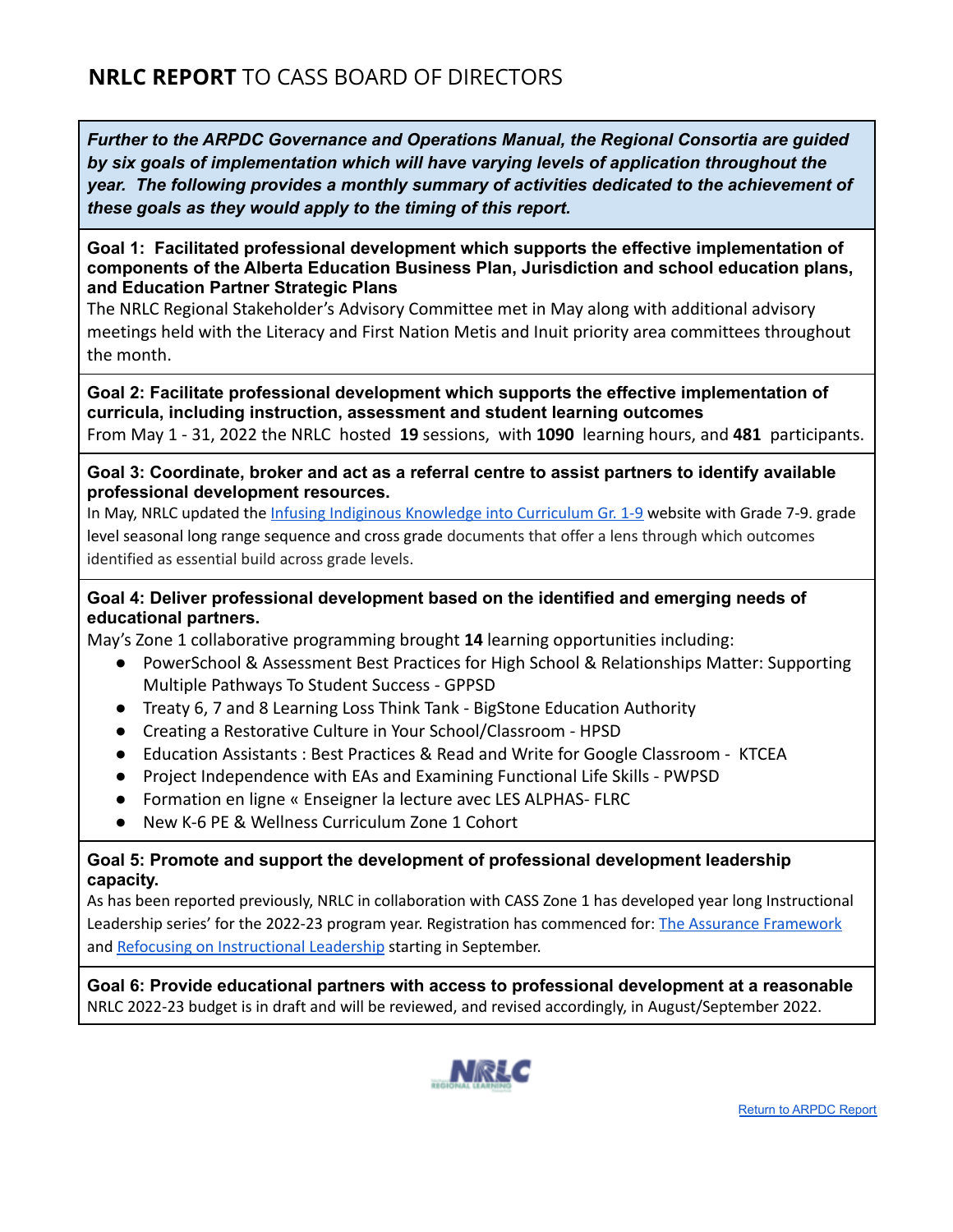# **Goal 1: Facilitated professional development which supports the effective implementation of components of the Alberta Education Business Plan, Jurisdiction and school education plans, and Education Partner Strategic Plans**

As part of our effort to support Truth and Reconciliation, Learning Network partnered with the Heart of Treaty 6 organization to host the inaugural Inter-School Pow Wow held at Lakeland College in Lloydminster on May 12th. The Pow Wow featured performers from the Learning Network Region and was well attended by schools from Lloydminster and surrounding area. In addition to supporting the event, the Learning Network developed resources supporting Pow Wow and Tipi teachings which will be available on the Learning Network Website.

# **Goal 2: Facilitate professional development which supports the effective implementation of curricula, including instruction, assessment and student learning outcomes**

Learning Network has met with all school divisions in the region to tailor session offerings based on their unique needs to implement new curriculum. Where possible, collaboration has been encouraged. Sessions have been predominantly offered synchronously through Zoom. Sessions have been archived and made available through the Learning Resources page on the Learning Network website.

## **Goal 3: Coordinate, broker and act as a referral centre to assist partners to identify available professional development resources.**

System leaders from all school divisions in the Learning Network region met on Thursday May 12th to review supports available through the Learning Network to support Curriculum Implementation. School Divisions were provided a menu of session offerings that could be provided by the Learning Network and were then able to tailor the offerings to fit their individual division needs.

# **Goal 4: Deliver professional development based on the identified and emerging needs of educational partners.**

Learning Network is in the midst of planning a professional learning calendar based on ARPDC priorities and the priorities of school authorities in our region. Collaboration with other consortia will be a key strategy in the development of the learning calendar.

## **Goal 5: Promote and support the development of professional development leadership capacity.**

Learning Network wrapped up the Leading through Change series in May. Participants attended a three part series led by Pamela Adams and Carmen Mombourquette from the University of Lethbridge which focused on Generative Leadership and Professional Collaborative Inquiry as strategies to sustain initiative implementation. Participants were also provided a "coffee chat" between sessions to debrief key learnings and process session materials.

## **Goal 6: Provide educational partners with access to professional development at a reasonable cost.**

Learning Network continues to provide professional learning support to school authorities on a "no cost" or "minimal cost" basis.

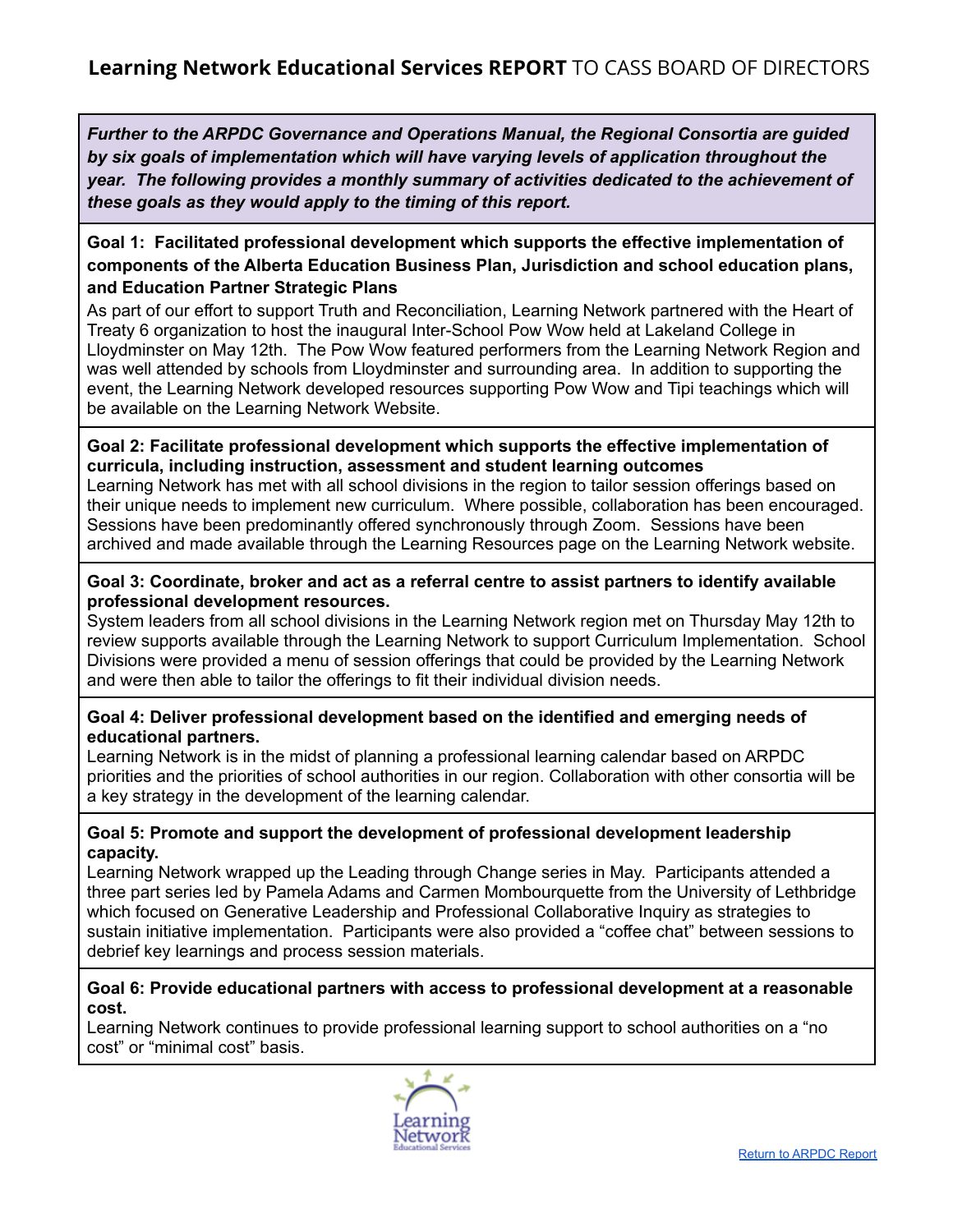**Goal 1: Facilitated professional development which supports the effective implementation of components of the Alberta Education Business Plan, Jurisdiction and school education plans, and Education Partner Strategic Plans**

- ERLC provided 46 sessions to 2,247participants and 3,823 Learning hours in May
- Provided and planned over 30 sessions for New Curriculum Implementation
- July and Aug Summer New Curriculum Institutes posted for registrations and promotion
- Ongoing synchronous and asynchronous sessions being added weekly.

#### **Goal 2: Facilitate professional development which supports the effective implementation of curricula, including instruction, assessment and student learning outcomes**

- Met with Ab Ed Curriculum Implementation Leads for training May 4th
- Multiple meetings with Regional Contacts for planning and supporting New Curriculum Implementation in 3 phases May-June, July-Aug and Aug-June
- Collaborative planning with School Authorities for next year 12 full partnerships so far
- Collaboratively planning with AISCA, ASCA and Alberta Accredited International Schools on presentations/workshops and ongoing support for New Curriculum Implementation
- Leading a Provincial Cohort working on resources for new and current curriculum all grades

## **Goal 3: Coordinate, broker and act as a referral centre to assist partners to identify available professional development resources.**

- Presented at AISCA Admin/AGM re New Curriculum Implementation Support and NLA
- Re Engaged Schools and school authorities with booking FNMI Giant Treaty Floor Mat following 2 years of COVID. (Also providing the Blanket Exercise)
- Partnering with CASS on Stories of Practice Series

## **Goal 4: Deliver professional development based on the identified and emerging needs of educational partners.**

- Completed Community Conferencing Training Sessions for OSARS
- Held final Regional Stakeholder Advisory COmmittee Meeting discussing successes and priorities for next year.
- School Division specific supports for Professional Learning Leadership and Priority Areas

## **Goal 5: Promote and support the development of professional development leadership capacity**

- Provide Collaborative Leadership Cohort meetings for System Implementation Leaders
- Full day information and planning workshop for Regional Math Subject Area Leaders
- Meeting/ workshop for Regional ELAL Subject Area Leaders
- Collaborative support and planning for Curriculum Implementation with system leaders
- Attend and Support CASS <sup>3</sup>% Curriculum Role Alike sessions

#### **Goal 6: Provide educational partners with access to professional development at a reasonable cost**

• Data continues to show a high degree of satisfaction with the costs and value of ERLC support

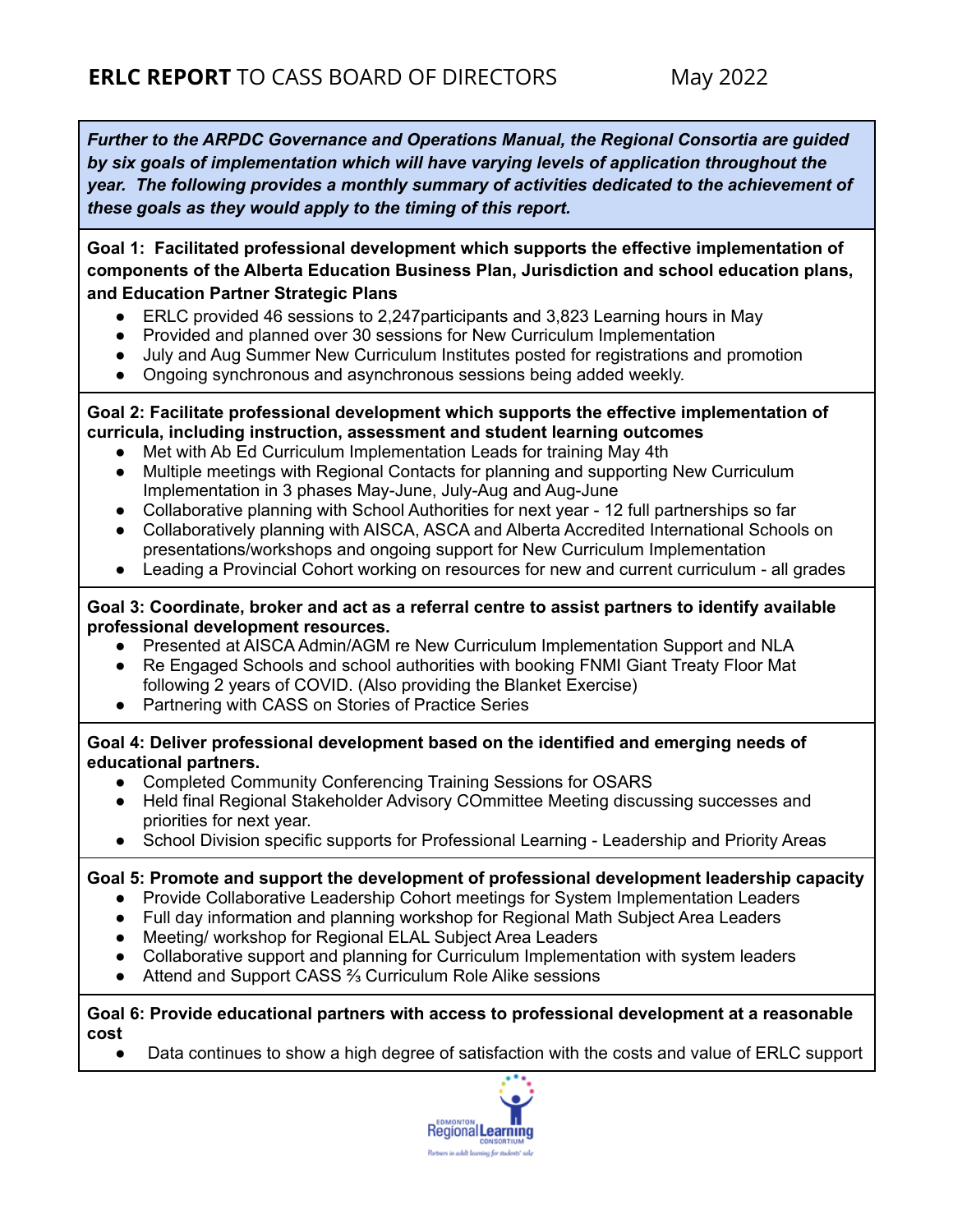# **CARC REPORT** TO CASS BOARD OF DIRECTORS

*Further to the ARPDC Governance and Operations Manual, the Regional Consortia are guided by six goals of implementation which will have varying levels of application throughout the year. The following provides a monthly summary of activities dedicated to the achievement of these goals as they would apply to the timing of this report.*

**Goal 1: Facilitated professional development which supports the effective implementation of components of the Alberta Education Business Plan, Jurisdiction and school education plans, and Education Partner Strategic Plans**

• CARC has been scheduling meeting with Zone 4 Jurisidctions and partners for planning for the 2022/23 school year in multiple priority areas including curriculum implementation.

**Goal 2: Facilitate professional development which supports the effective implementation of curricula, including instruction, assessment and student learning outcomes**

- CARC has/is offering 84 learning opportunities with 5718 registrants and 16,273 learning hours during April and May 2022.
- CARC is moving from Phase 3 to Phase 4 of the Zone 4 curriculum implementation plan for K-3 ELA/Math and K-6 PE/Wellness
- Planning is underway for 2022/23 for 4-6 ELA/Math, K-6 Science implementation.

#### **Goal 3: Coordinate, broker and act as a referral centre to assist partners to identify available professional development resources.**

- CARC is working with the regional CACE (Canadian Association of Communications in Education) to plan their annual conference June 13/14 in Red Deer.
- CARC has been contracted again to help coordinate and support the 2023 Annual Alberta Rural Education Symposium.
- CARC has an agreement in place to support registration and planning for the annual CCSSA Marked by God conference in the fall.

**Goal 4: Deliver professional development based on the identified and emerging needs of educational partners.**

**●** Regional stakeholder and advisory committees are finishing meetings for the 2021/22 year and have identified needs for the 2023/24 year

## **Goal 5: Promote and support the development of professional development leadership capacity.**

- CARC has collaborated with Zone 4 leaders to develop a continued leadership program for seasoned school administrators. This series will begin in fall 2022 and continue through the 2023/24 school year.
- CARC has committed to provide support for school divisions in Zone 4 who are working with Jigsaw Learning and the CRM model.
- Over 300 attendees will take part in the 2-day Culture Camp for leaders in Zone 4.

**Goal 6: Provide educational partners with access to professional development at a reasonable** ● CARC continues to provide professional learning supports at no or minimal cost.

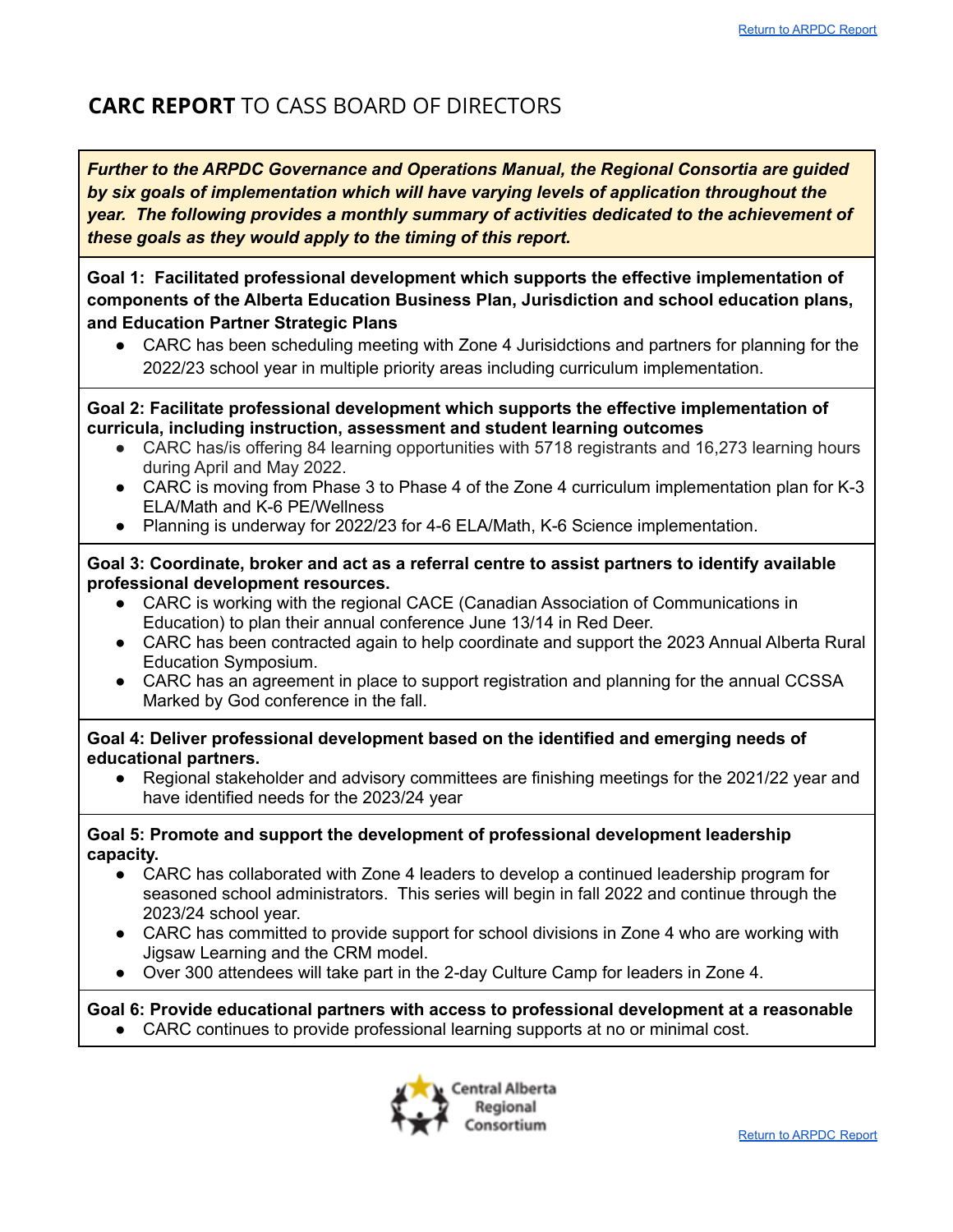# **CRC REPORT** TO CASS BOARD OF DIRECTORS

*Further to the ARPDC Governance and Operations Manual, the Regional Consortia are guided by six goals of implementation which will have varying levels of application throughout the year. The following provides a monthly summary of activities dedicated to the achievement of these goals as they would apply to the timing of this report.*

# **Goal 1: Facilitated professional development which supports the effective implementation of components of the Alberta Education Business Plan, Jurisdiction and school education plans, and Education Partner Strategic Plans**

CRC is working closely with all regions in Zone 5 to support the implementation of the new curriculum. The Curriculum Implementation Support Circles model is well underway with:

- Planning meetings between district leaders and the CRC team to plan in-district supports
- Collaborative Communities for teachers and Instructional Leaders being prepared for 2022-23
- The delivery of Instructional Leader Learning to support the guiding question, *"If implementation is the goal, what levers will we engage to support teachers through change and students toward success?"*
- Teacher Learning Cascade learning opportunities related to Guiding question, *"What steps do we need to take as teachers with pedagogical expertise, to keep student learning and well-being in the forefront as we implement changes in learner outcomes?"* delivered in most regional school authorities.

**Goal 2: Facilitate professional development which supports the effective implementation of curricula, including instruction, assessment and student learning outcomes.**

#### **Goal 3: Coordinate, broker and act as a referral center to assist partners to identify available professional development resources.**

We have been able to support a number of school authorities with receiving Layers of Reading Development professional learning from Dr. Miriam Ramzy and Michelle Bencce. These two literacy experts have created opportunities for their sessions originally offered through CRC to be accessed by whole districts with coaching support. This has been tremendously valued and appreciated in the region and the CRC is pleased to broker these opportunities.

**Goal 4: Deliver professional development based on the identified and emerging needs of educational partners.**

#### **Goal 5: Promote and support the development of professional development leadership capacity.**

• CRC has recently completed the development of 5 Slide Decks and a PD Playlist to support leaders in working with staff to introduce new curriculum. All materials can be accessed on our website [here](https://www.crcpd.ab.ca/curriculum-implementation-supports), and 3 repeat ["train-the-trainer"](https://www.crcpd.ab.ca/program/8695) pportunities are available to leaders across the province to learn more about the materials and their application with staff.

**Goal 6: Provide educational partners with access to professional development at a reasonable cost.**

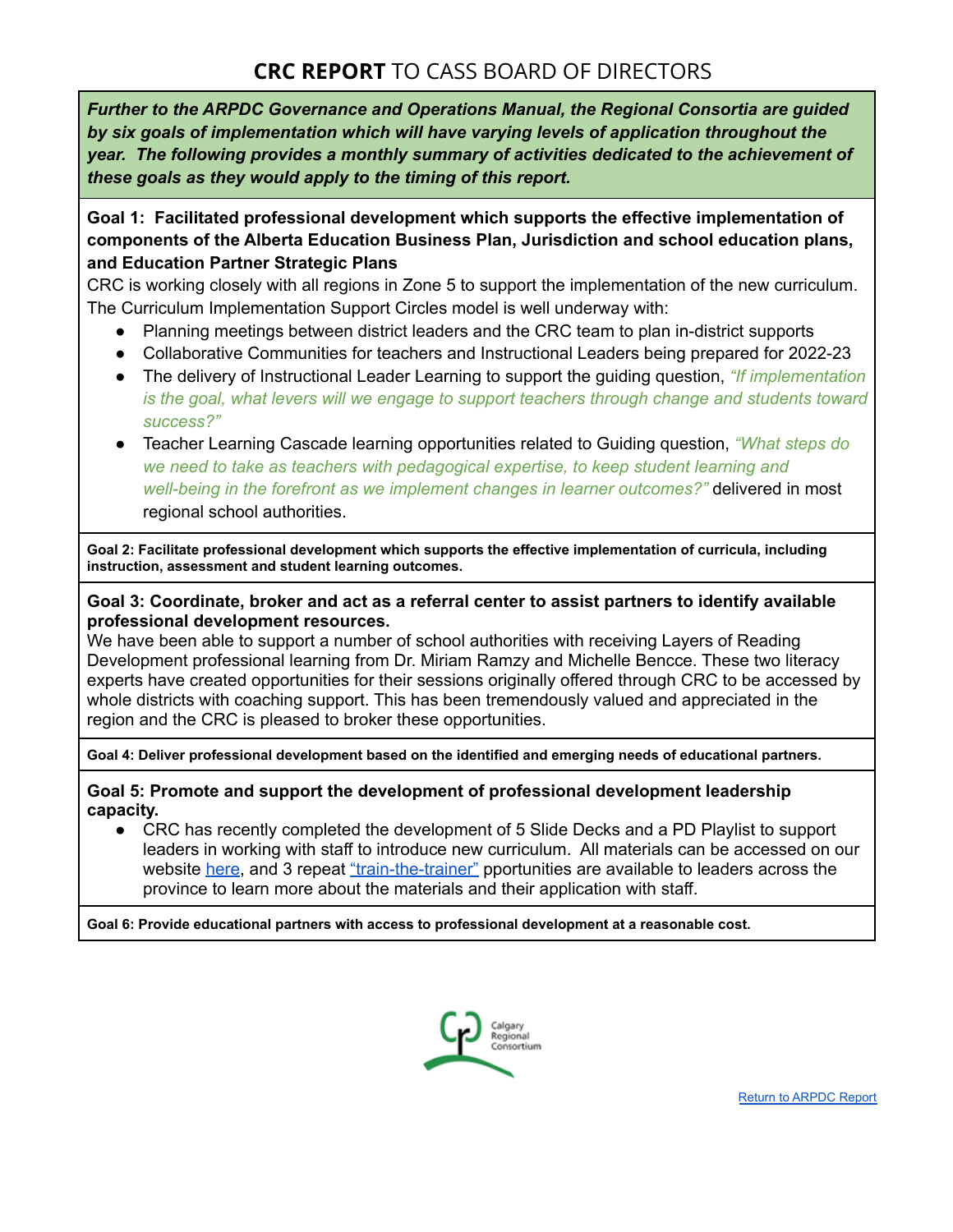**Goal 1: Facilitated professional development which supports the effective implementation of components of the Alberta Education Business Plan, Jurisdiction and school education plans, and Education Partner Strategic Plans**

Consulted with representatives from all jurisdictions, provided sessions and supports aligned with division and regional needs as well as significant support toward Curriculum Implementation this month.

**Goal 2: Facilitate professional development which supports the effective implementation of curricula, including instruction, assessment and student learning outcomes** Concluded our four part regional curriculum implementation vision network series, continued to provide school and division level supports introducing New.learnalberta.ca and the elements of curriculum implementation.

**Goal 3: Coordinate, broker and act as a referral centre to assist partners to identify available professional development resources.**

The work of organizing for division and regional series and sessions for start-up and through the 2022-23 school year has been a focus of the past month and will continue throughout June. Summer Literacy Institute, French Language Summer Conference, are two such examples.

**Goal 4: Deliver professional development based on the identified and emerging needs of educational partners.**

In addition to curriculum implementation work we delivered on an outstanding learning opportunity in support of student leadership, mentorship and wellness at the request of divisions across the region, sessions on assessment, mental health and instructional leadership.

## **Goal 5: Promote and support the development of professional development leadership capacity.**

Unfortunately we had to postpone our Instructional Leadership conference (available provincially) are are rescheduling for October 2022.

#### **Goal 6: Provide educational partners with access to professional development at a reasonable cost.**

Growing up the phrase was 'Nobody beats the Brick Warehouse" when it comes to cost. I believe SAPDC and my colleagues in ARPDC can say, "Nobody beats the ARPDC".